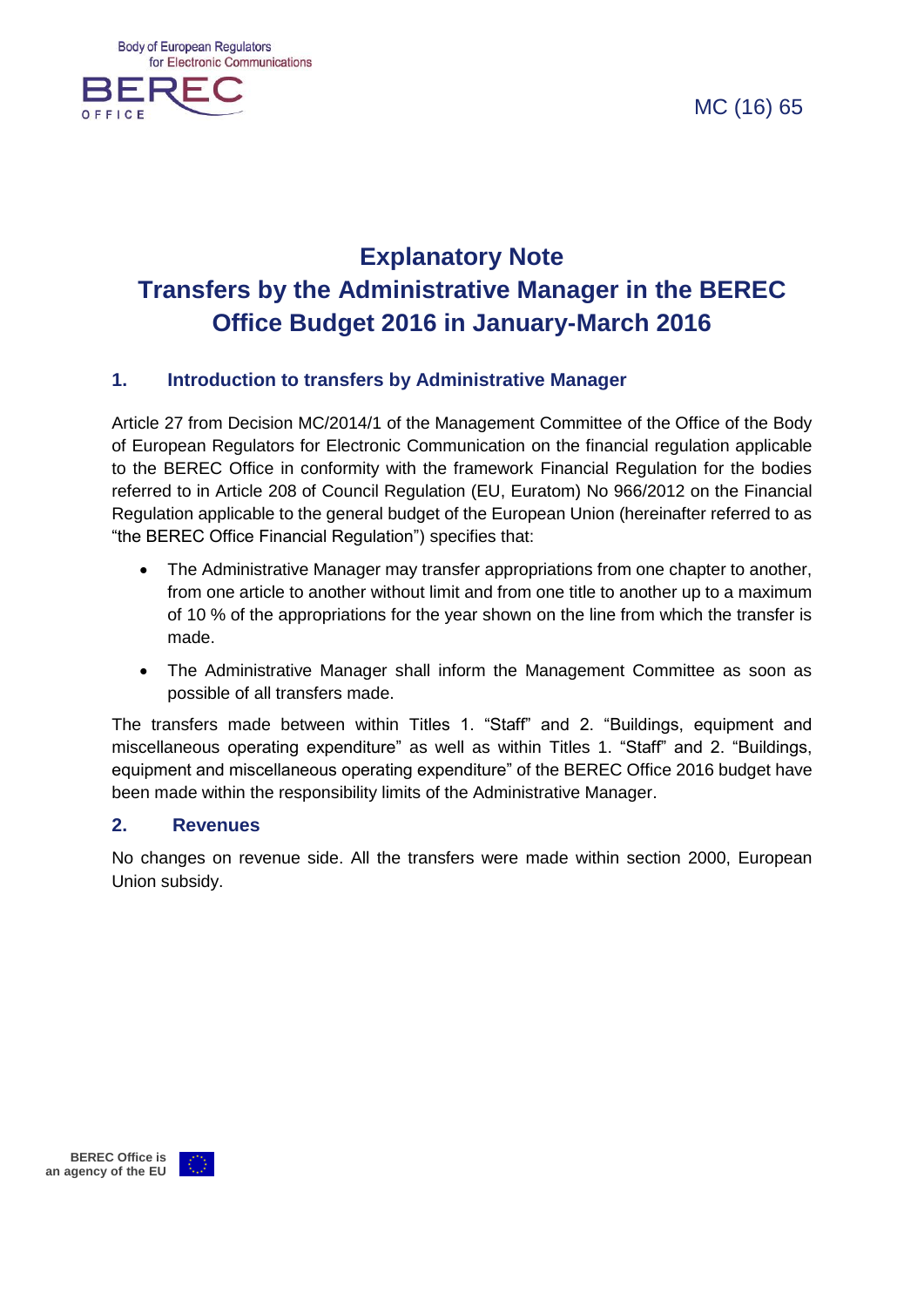#### **3. Expenditure**

#### **3.1. Transfers within and from title 1**

Legal base: Art. 27(1)(a) of the BEREC Office Financial Regulation – transfers from one title to another up to a maximum of 10% of the appropriations for the year shown on the line from which the transfer is made.

Art.27(1)(b) - transfers from one chapter to another, from one article to another without limit.

The amounts transferred are provided in the table below:

| <b>Title</b><br><b>Chapter</b><br><b>Item</b> | <b>Description</b>                                                             | <b>Budget</b><br>2016<br>approved<br>by<br>budgetary<br>authority | <b>Transfers</b><br>between Title<br>1 and 2 by<br><b>Administrative</b><br><b>Manager in</b><br>January-<br><b>March 2016</b><br>€ | <b>Transfers by</b><br><b>Administrative</b><br><b>Manager in</b><br>January-<br><b>March 2016</b><br>€ | <b>Budget with</b><br>transfers | <b>Difference</b><br>(between<br>initial and<br>budget on<br>31.03.2016) |
|-----------------------------------------------|--------------------------------------------------------------------------------|-------------------------------------------------------------------|-------------------------------------------------------------------------------------------------------------------------------------|---------------------------------------------------------------------------------------------------------|---------------------------------|--------------------------------------------------------------------------|
| 1                                             | <b>STAFF</b>                                                                   | 2,402,000.00                                                      | $-64,736.00$                                                                                                                        | 0.00                                                                                                    | 2,337,264.00                    | $-2.70%$                                                                 |
| 11                                            | <b>Staff in active</b><br>employment                                           | 1,783,500.00                                                      | $-40,900.00$                                                                                                                        | 10,000.00                                                                                               | 1,752,600.00                    | $-1.73%$                                                                 |
| A-1100                                        | <b>Basic salaries</b>                                                          | 780,000.00                                                        | $-20,900.00$                                                                                                                        |                                                                                                         | 759,100.00                      | $-2.68%$                                                                 |
| A-1102                                        | Expatriation<br>and foreign-<br>residence<br>allowances                        | 202,000.00                                                        | $-20,000.00$                                                                                                                        |                                                                                                         | 182,000.00                      | $-9.90%$                                                                 |
| A-1110                                        | Contract staff                                                                 | 365,514.00                                                        |                                                                                                                                     | $-15,000.00$                                                                                            | 350,514.00                      | $-4.10%$                                                                 |
| A-1111                                        | Seconded<br>national<br>experts                                                | 134,486.00                                                        |                                                                                                                                     | 25,0000.00                                                                                              | 159,486.00                      | 18.59%                                                                   |
| 12                                            | <b>Miscellaneous</b><br>expenditure<br>on staff<br>recruitment<br>and transfer | 46,000.00                                                         |                                                                                                                                     | 5,000.00                                                                                                | 51,000.00                       | 10.87%                                                                   |
| A-1200                                        | Travel<br>expenses                                                             | 10,000.00                                                         |                                                                                                                                     | 5,000.00                                                                                                | 15,000.00                       | 50.00%                                                                   |
| 16                                            | <b>External</b><br>services and<br>temporary<br>assistance                     | 290,000.00                                                        | $-23,836.00$                                                                                                                        | $-15,000.00$                                                                                            | 251,164.00                      | $-13.39%$                                                                |
| A-1600                                        | External<br>services and<br>temporary<br>assistance                            | 290,000.00                                                        | $-23,836.00$                                                                                                                        | $-15,000.00$                                                                                            | 251,164.00                      | $-13.39%$                                                                |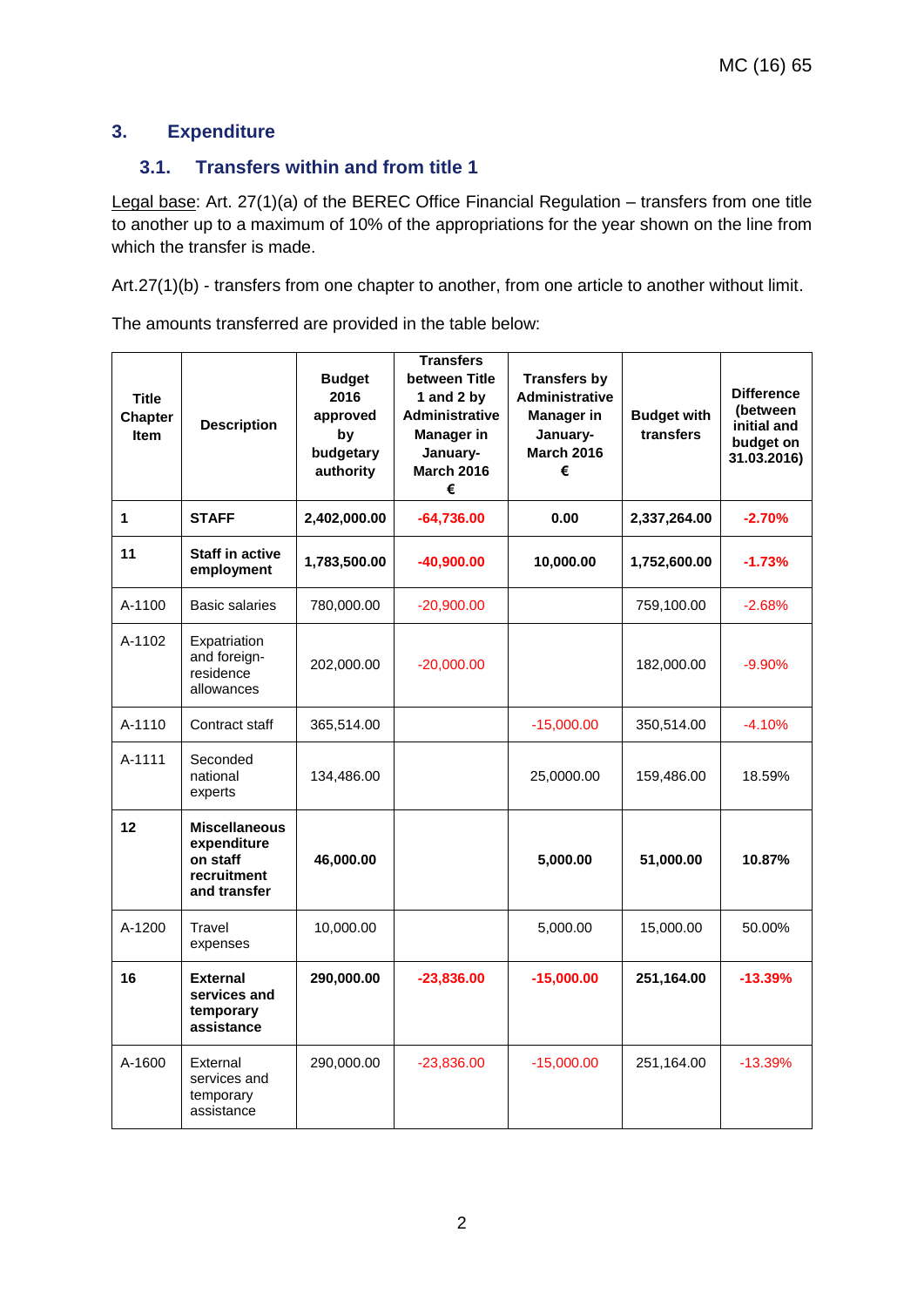#### Explanations:

#### **Transfer from:**

A-1100 – Less expenditure is foreseen due to staff turnover. 2.68% of the appropriation is transferred to title 2.

A-1102 - – Less expenditure is foreseen due to staff turnover. 9.90% of appropriation is transferred to title 2.

A-1110 - Less expenditure on contract staff is foreseen due to staff turnover and delay with recruitment.

A-1600 - Less expenditure is foreseen on interim staff. 8.22% of appropriation is transferred to title 2.

#### **Transfers to:**

A-1111 - Expenses on SNEs are underestimated.

A-1200 - Due to staff turnover additional recruitments will be performed in 2016, therefore the budget line had to be increased.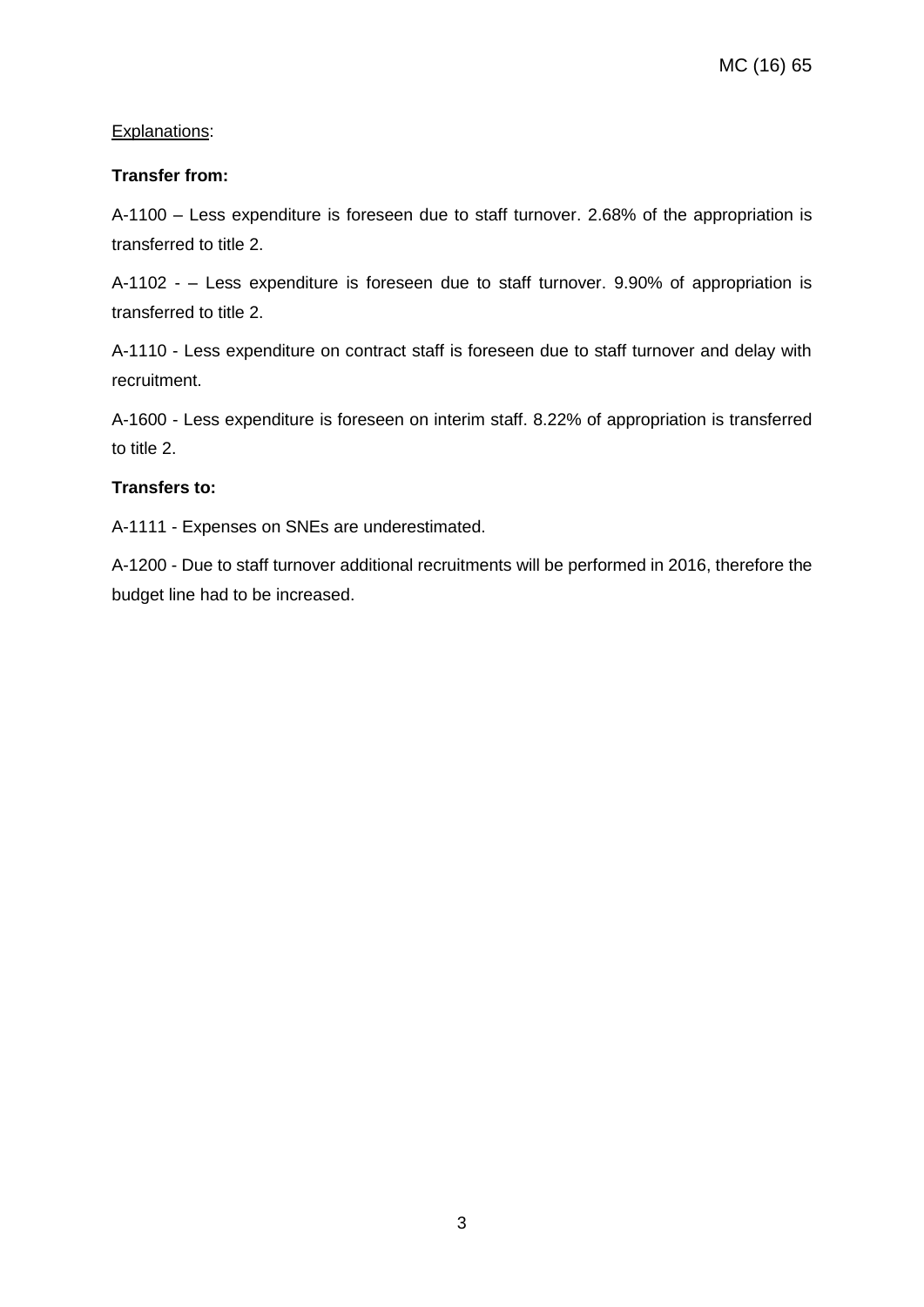#### **3.2. Transfers within and to title 2**

Legal base: Art. 27(1)(a) of the BEREC Office Financial Regulation – transfers from one title to another up to a maximum of 10% of the appropriations for the year shown on the line from which the transfer is made.

Art.27(1)(b) - transfers from one chapter to another, from one article to another without limit.

The amounts transferred are provided in the table below:

| <b>Title</b><br><b>Chapter</b><br><b>Item</b> | <b>Description</b>                                                                                          | <b>Budget</b><br>2016<br>approved<br>by<br>budgetary<br>authority | <b>Transfers</b><br>between Titles<br>1 and 2 by<br><b>Administrative</b><br><b>Manager in</b><br>January-March<br>2016<br>€ | <b>Transfers</b><br>by<br>Administrat<br>ive<br><b>Manager in</b><br>January-<br><b>March 2016</b> | <b>Budget</b><br>with<br>transfers | <b>Differenc</b><br>e<br>(between<br>initial and<br>budget on<br>31.03.201<br>6) |
|-----------------------------------------------|-------------------------------------------------------------------------------------------------------------|-------------------------------------------------------------------|------------------------------------------------------------------------------------------------------------------------------|----------------------------------------------------------------------------------------------------|------------------------------------|----------------------------------------------------------------------------------|
| $\mathbf{2}$                                  | <b>BUILDINGS,</b><br><b>EQUIPMENT AND</b><br><b>MISCELLANEOUS</b><br><b>OPERATING</b><br><b>EXPENDITURE</b> | 260,505.00                                                        | 64,736.00                                                                                                                    | 0.00                                                                                               | 325,241.00                         | 24.85%                                                                           |
| 20                                            | <b>Rental of buildings</b><br>and associated<br>costs                                                       | 85,405.00                                                         | 6,621.00                                                                                                                     | 0                                                                                                  | 92,026.00                          | 7.75%                                                                            |
| A-2000                                        | Rent                                                                                                        | 33,000.00                                                         | 6,201.00                                                                                                                     |                                                                                                    | 39,201.00                          | 18.79%                                                                           |
| A-2002                                        | Water gas electricity<br>and heating                                                                        | 30,250.00                                                         |                                                                                                                              | $-2,346.00$                                                                                        | 27,904.00                          | $-7.76%$                                                                         |
| $A-2004$                                      | Fitting-out and<br>maintenance of<br>premises                                                               | 1,055.00                                                          | 420.00                                                                                                                       | 2,346.00                                                                                           | 3,821.00                           | 262.18%                                                                          |
| 21                                            | <b>Information</b><br>technology<br>purchases                                                               | 81,900.00                                                         | 7,500.00                                                                                                                     | 6,500.00                                                                                           | 95,900.00                          | 17.09%                                                                           |
| A-2100                                        | Computer equipment                                                                                          | 20,500.00                                                         |                                                                                                                              | $-7,500.00$                                                                                        | 13,000.00                          | $-36.59%$                                                                        |
| $A-2101$                                      | Software                                                                                                    | 12,600.00                                                         |                                                                                                                              | $-4,600.00$                                                                                        | 8,000.00                           | $-36.51%$                                                                        |
| $A-2102$                                      | Other external data<br>processing services                                                                  | 48,800.00                                                         | 7,500.00                                                                                                                     | 18,600.00                                                                                          | 74,900.00                          | 53.48%                                                                           |
| 22                                            | <b>Movable property</b><br>and associated<br>costs                                                          | 21,000.00                                                         |                                                                                                                              | $-6,500.00$                                                                                        | 14,500.00                          | $-30.95%$                                                                        |
| A-2290                                        | Books and<br>publications                                                                                   | 15,000.00                                                         |                                                                                                                              | $-6,500.00$                                                                                        | 8,500.00                           | $-43.33%$                                                                        |
| $\overline{23}$                               | <b>Current</b><br>administrative<br>expenditure                                                             | 46,900.00                                                         | 44,615.00                                                                                                                    |                                                                                                    | 91,515.00                          | 95.13%                                                                           |
| A-2300                                        | Stationery and office<br>supplies                                                                           | 6,000.00                                                          | 2,935.00                                                                                                                     |                                                                                                    | 8,935.00                           | 48.92%                                                                           |
| A-2359                                        | Other operating<br>expenses                                                                                 | 5,400.00                                                          | 41,680.00                                                                                                                    |                                                                                                    | 47,080.00                          | 771.85%                                                                          |
| 25                                            | <b>Expenditure on</b><br>formal and other<br>meetings                                                       | 4,000.00                                                          | 6,000.00                                                                                                                     |                                                                                                    | 10,000.00                          | 150.00%                                                                          |
| A-2500                                        | Meetings in general                                                                                         | 4,000.00                                                          | 6,000.00                                                                                                                     |                                                                                                    | 10,000.00                          | 150.00%                                                                          |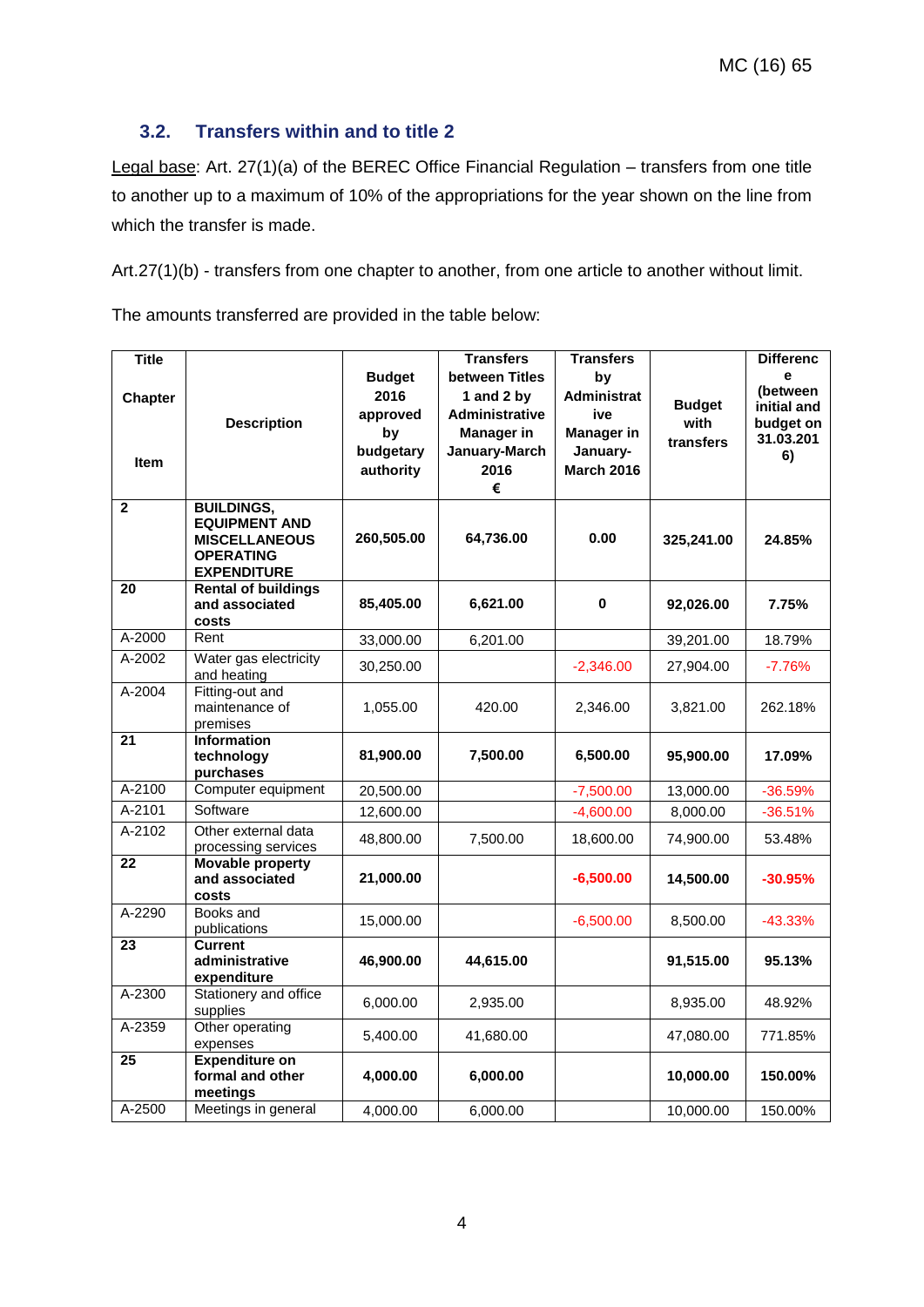#### Explanations:

#### **Transfers from:**

A-2002 - Less expenditure on utilities is foreseen.

A-2100 - Less expenditure on computer equipment is foreseen.

A-2101 - Less expenditure on software is foreseen.

A-2290 - The estimates for publications are higher than needed.

#### **Transfer to:**

A-2000 - Due to necessity to perform new procurement for parking places, the budget line has to be increased

A-2004 – Due to underestimation done at the moment of planning and decision to sign the next SC on provision and watering of plants for 12 months (instead of 6 as previously), the budget line had to be increased.

A-2102 - Due to necessity to sign SLA with DG DIGIT for access to their procurement services, contract for the Part2 of ABB Model update the budget line has to be increased

A-2300 - Needs for office supplies were underestimated, therefore the budget line has to be increased.

A-2359 - Due to approved decision on outsourcing the services of the Accounting Officer and underestimated need for budgetary and legal translations, the budget line has to be increased.

A-2500 - Due to necessity to organise Open Door days in a different format than in the previous year, the budget line has to be increased.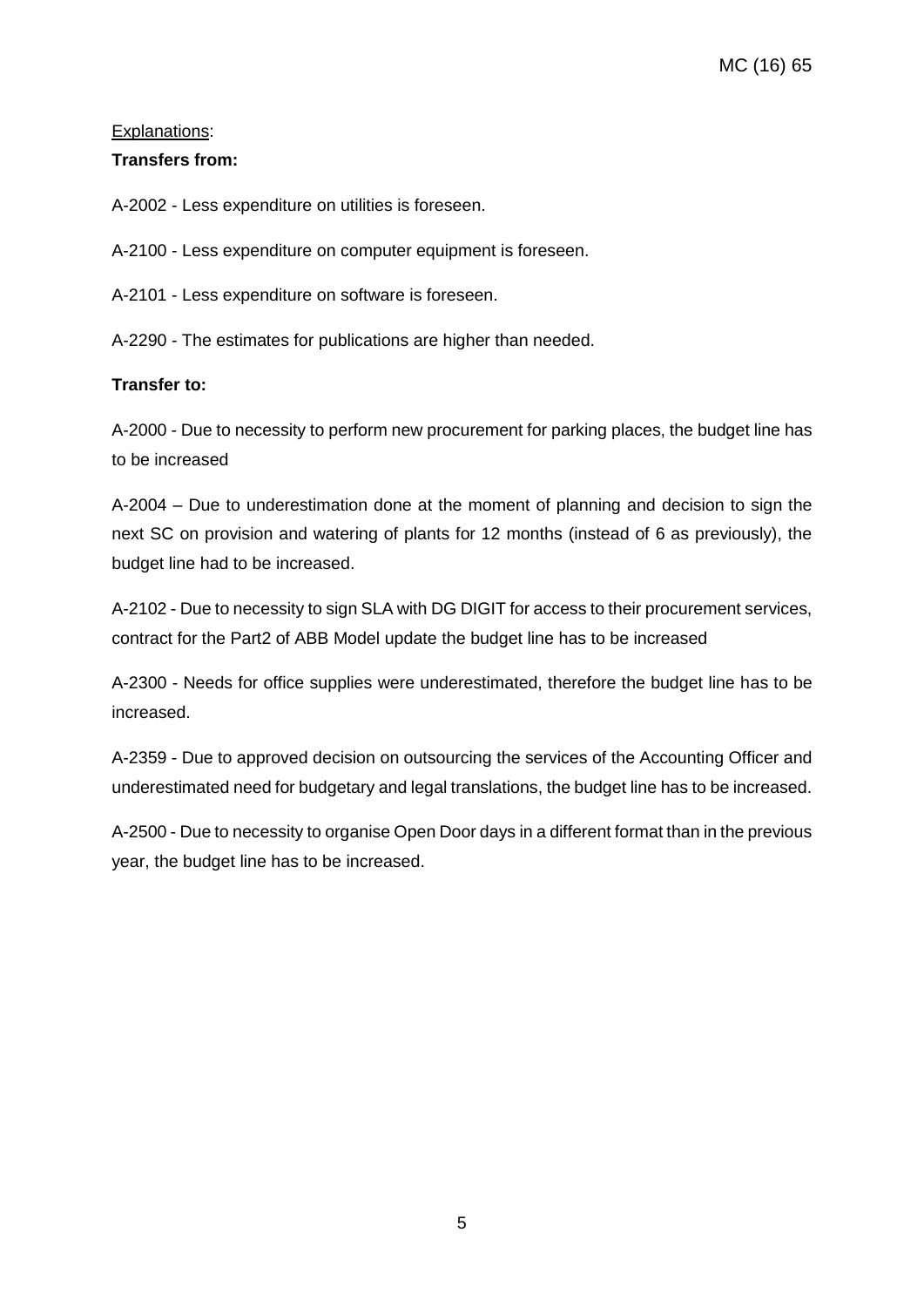# **Annex: Overview of Transfers in BEREC Office Budget 2016 in January-March 2016**

## **Expenditure**

| <b>Budget Line</b> | <b>Budget Line description</b>                                               | Budget 2016<br>approved by<br><b>Budg. Authority</b> | <b>Agency</b><br>transfers<br>January-March<br>2016 | <b>Budget with</b><br>transfers |
|--------------------|------------------------------------------------------------------------------|------------------------------------------------------|-----------------------------------------------------|---------------------------------|
|                    | <b>Budget Total</b>                                                          | 4,246,000                                            | $\bf{0}$                                            | 4,246,000                       |
| 1                  | <b>STAFF</b>                                                                 | 2,402,000                                            | $-64,736$                                           | 2,337,264                       |
| 11                 | <b>STAFF IN ACTIVE EMPLOYMENT</b>                                            | 1,783,500                                            | $-30,900$                                           | 1,752,600                       |
| $110$              | <b>Staff in active employment</b>                                            | 1,186,000                                            | $-40,900$                                           | 1,145,100                       |
| A-1100             | <b>Basic salaries</b>                                                        | 780,000                                              | $-20,900$                                           | 759,100                         |
| A-1101             | Family allowances                                                            | 204,000                                              |                                                     | 204,000                         |
| A-1102             | Expatriation and foreign-residence allowances                                | 202,000                                              | $-20,000$                                           | 182,000                         |
| 111                | <b>Contract staff and other staff</b>                                        | 500,000                                              | 10,000                                              | 510,000                         |
| A-1110             | Contract staff                                                               | 365,514                                              | $-15,000$                                           | 350,514                         |
| A-1111             | Seconded national experts                                                    | 134,486                                              | 25,000                                              | 159,486                         |
| $112$              | <b>Employer's social security contributions</b>                              | 58,000                                               | $\bf{0}$                                            | 58,000                          |
| A-1120             | Insurance against sickness                                                   | 37,000                                               |                                                     | 37,000                          |
| A-1121             | Insurance against accidents and occupational diseases                        | 6,000                                                |                                                     | 6,000                           |
| A-1122             | Insurance against unemployment                                               | 15,000                                               |                                                     | 15,000                          |
| $113$              | <b>Miscellaneous allowances and grants</b>                                   | 39,500                                               | $\bf{0}$                                            | 39,500                          |
| A-1130             | Childbirth and death allowances and grants                                   | 1,000                                                |                                                     | 1,000                           |
| A-1131             | Travel expenses for annual leave                                             | 38,500                                               |                                                     | 38,500                          |
| A-1139             | Other allowances                                                             | 0                                                    |                                                     | $\Omega$                        |
| 119                | <b>Salary weightings</b>                                                     | $\mathbf 0$                                          | $\bf{0}$                                            | $\mathbf{0}$                    |
| 1190               | Salary weightings                                                            | 0                                                    |                                                     | $\mathbf 0$                     |
| 1191               | Adjustments to remunerations                                                 | 0                                                    |                                                     | $\mathbf 0$                     |
| 12                 | <b>MISCELLANEOUS EXPENDITURE ON STAFF RECRUITMENT</b><br><b>AND TRANSFER</b> | 46,000                                               | 5,000                                               | 51,000                          |
| $120$              | <b>Recruitment expenses</b>                                                  | 10,000                                               | 5,000                                               | 15,000                          |
| A-1200             | Travel expenses                                                              | 10,000                                               | 5,000                                               | 15,000                          |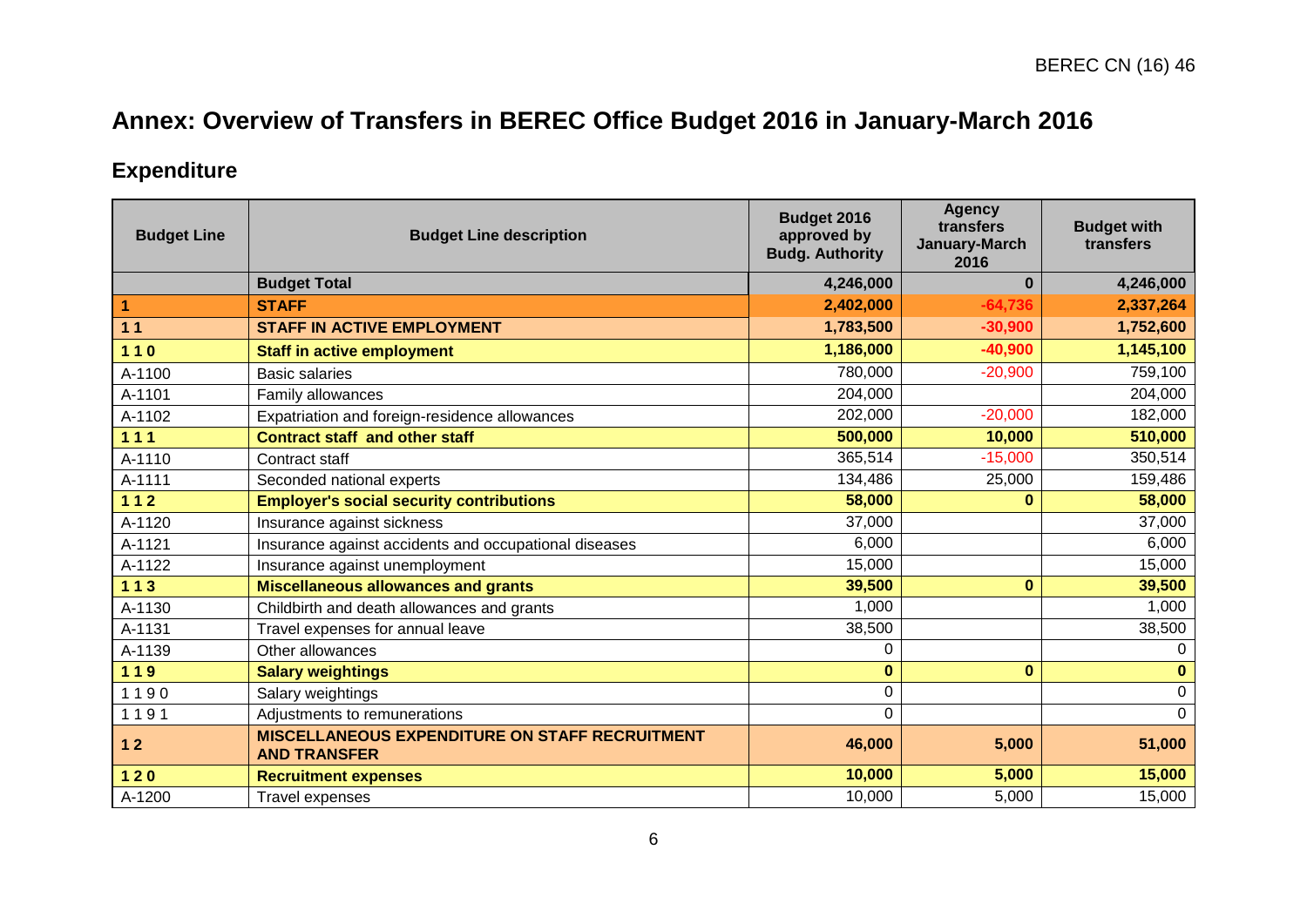| <b>Budget Line</b> | <b>Budget Line description</b>                                                | Budget 2016<br>approved by<br><b>Budg. Authority</b> | <b>Agency</b><br>transfers<br>January-March<br>2016 | <b>Budget with</b><br>transfers |
|--------------------|-------------------------------------------------------------------------------|------------------------------------------------------|-----------------------------------------------------|---------------------------------|
| A-1201             | Miscellaneous expenditure on staff recruitment                                | $\Omega$                                             |                                                     | $\Omega$                        |
| $121$              | <b>Expenses on entering/leaving</b>                                           | 36,000                                               | $\mathbf{0}$                                        | 36,000                          |
| A-1210             | Travel expenses on entering/leaving                                           | 3,000                                                |                                                     | 3,000                           |
| A-1211             | Installation                                                                  | 12,000                                               |                                                     | 12,000                          |
| A-1212             | Removal expenses                                                              | 6,000                                                |                                                     | 6,000                           |
| A-1213             | Daily subsistence allowances                                                  | 15,000                                               |                                                     | 15,000                          |
| 13                 | <b>MISSIONS AND DUTY TRAVEL</b>                                               | 201,000                                              | $\mathbf{0}$                                        | 201,000                         |
| A-1300             | Mission expenses                                                              | 201,000                                              |                                                     | 201,000                         |
| $14$               | <b>SOCIOMEDICAL SERVICES</b>                                                  | 6,000                                                | $\mathbf 0$                                         | 6,000                           |
| $140$              | <b>Medical service</b>                                                        | 6,000                                                | $\mathbf{0}$                                        | 6,000                           |
| A-1400             | <b>Medical services</b>                                                       | 6,000                                                |                                                     | 6,000                           |
| 15                 | <b>TRAININGS</b>                                                              | 70,000                                               | $\bf{0}$                                            | 70,000                          |
| $150$              | <b>Training</b>                                                               | 70,000                                               | $\mathbf{0}$                                        | 70,000                          |
| A-1500             | Training and language courses                                                 | 70,000                                               |                                                     | 70,000                          |
| 16                 | <b>EXTERNAL SERVICES</b>                                                      | 290,000                                              | $-38,836$                                           | 251,164                         |
| A-1600             | External services and temporary assistance                                    | 290,000                                              | $-38,836$                                           | $\overline{251,164}$            |
| $17$               | <b>REPRESENTATION AND MISCELLANEOUS STAFF COSTS</b>                           | 5,500                                                | $\mathbf 0$                                         | 5,500                           |
| A-1700             | Representation and miscellaneous staff costs                                  | 5,500                                                |                                                     | 5,500                           |
| $\mathbf{2}$       | <b>BUILDINGS, EQUIPMENT AND MISCELLANEOUS OPERATING</b><br><b>EXPENDITURE</b> | 260,505                                              | 64,736                                              | 325,241                         |
| 20                 | <b>RENTAL OF BUILDINGS AND ASSOCIATED COSTS</b>                               | 85,405                                               | 6,621                                               | 92,026                          |
| 200                | <b>Buildings and associated costs</b>                                         | 85,405                                               | 6,621                                               | 92,026                          |
| A-2000             | Rent                                                                          | 33,000                                               | 6,201                                               | 39,201                          |
| A-2001             | Insurance                                                                     | 1,100                                                |                                                     | 1,100                           |
| A-2002             | Water                                                                         | 30,250                                               | $-2,346$                                            | 27,904                          |
| A-2003             | Cleaning                                                                      | $\Omega$                                             |                                                     | $\Omega$                        |
| A-2004             | Fitting-out and maintenance of premises                                       | 1,055                                                | 2,766                                               | 3,821                           |
| A-2005             | Security and surveillance of buildings                                        | 20,000                                               |                                                     | 20,000                          |
| A-2009             | Other expenditure relating to buildings and premises                          | $\Omega$                                             |                                                     | $\Omega$                        |
| 21                 | <b>INFORMATION TECHNOLOGY PURCHASES</b>                                       | 81,900                                               | 14,000                                              | 95,900                          |
| 210                | <b>Information technology purchases</b>                                       | 81,900                                               | 14,000                                              | 95,900                          |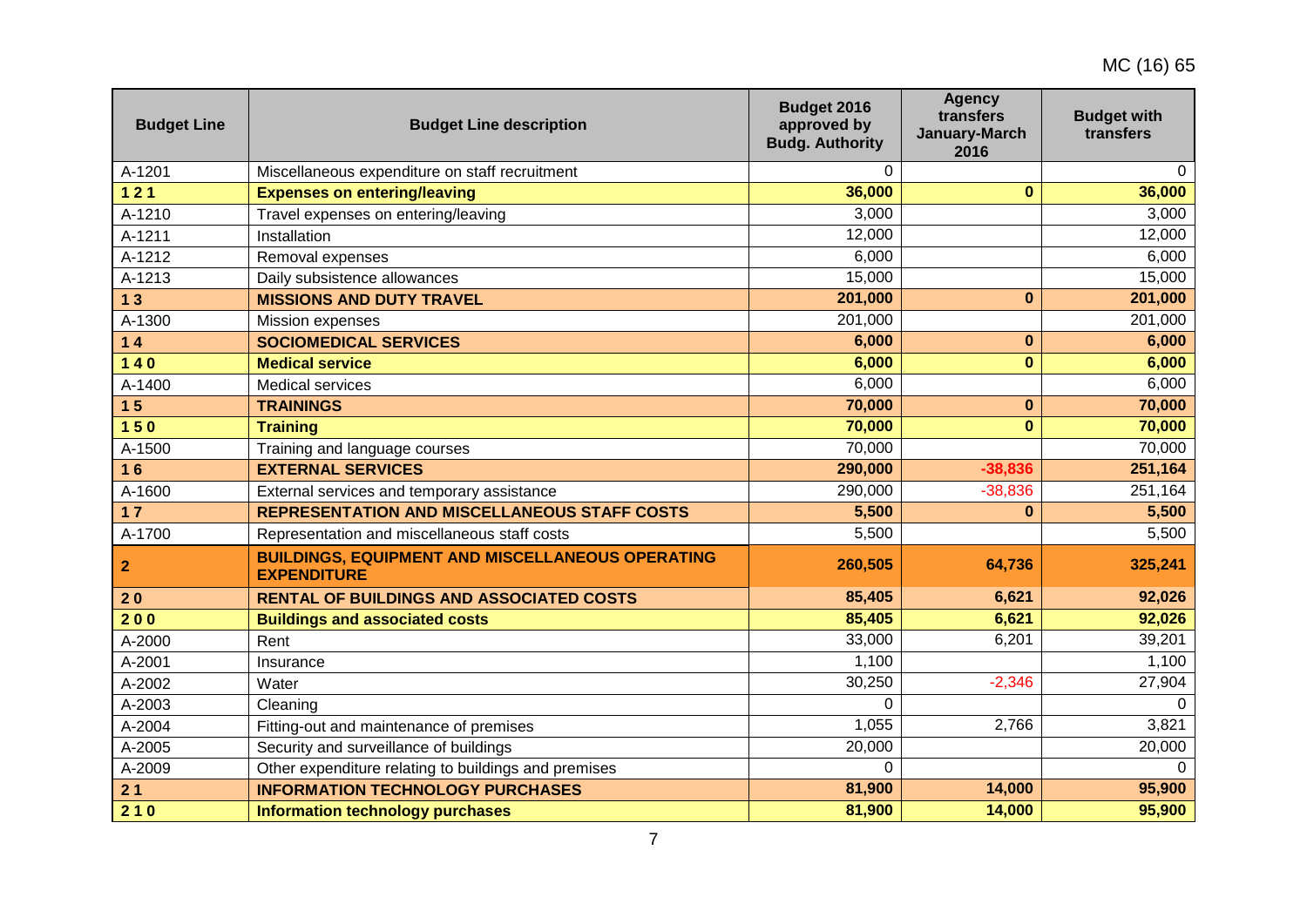| <b>Budget Line</b>      | <b>Budget Line description</b>                                 | Budget 2016<br>approved by<br><b>Budg. Authority</b> | <b>Agency</b><br>transfers<br>January-March<br>2016 | <b>Budget with</b><br>transfers |
|-------------------------|----------------------------------------------------------------|------------------------------------------------------|-----------------------------------------------------|---------------------------------|
| A-2100                  | Computer equipment                                             | 20,500                                               | $-7,500$                                            | 13,000                          |
| A-2101                  | Software                                                       | 12,600                                               | $-4,600$                                            | 8,000                           |
| A-2102                  | Other external data processing services                        | 48,800                                               | 26,100                                              | 74,900                          |
| $22$                    | <b>MOVABLE PROPERTY AND ASSOCIATED COSTS</b>                   | 21,000                                               | $-6,500$                                            | 14,500                          |
| 220                     | <b>Technical installations and electronic office equipment</b> | 1,000                                                | $\mathbf{0}$                                        | 1,000                           |
| A-2200                  | Technical installations and electronic office equipment        | 1,000                                                |                                                     | 1,000                           |
| 221                     | <b>Furniture</b>                                               | 5,000                                                | $\mathbf{0}$                                        | 5,000                           |
| A-2210                  | Furniture                                                      | 5,000                                                |                                                     | 5,000                           |
| 229                     | Other movable property and associated costs                    | 15,000                                               | $-6,500$                                            | 8,500                           |
| A-2290                  | Books and publications                                         | 15,000                                               | $-6,500$                                            | 8,500                           |
| A-2291                  | Cars, transport vehicles, and maintenance and repairs          | 0                                                    |                                                     | $\overline{0}$                  |
| A-2299                  | Other movable property, and maintenance and repairs            | 0                                                    |                                                     | $\Omega$                        |
| 23                      | <b>CURRENT ADMINISTRATIVE EXPENDITURE</b>                      | 46,900                                               | 44,615                                              | 91,515                          |
| 230                     | <b>Stationery and office supplies</b>                          | 6,000                                                | 2,935                                               | 8,935                           |
| A-2300                  | Stationery and office supplies                                 | 6,000                                                | 2,935                                               | 8,935                           |
| 232                     | <b>Financial charges</b>                                       | 15,500                                               | $\bf{0}$                                            | 15,500                          |
| A-2320                  | Bank charges                                                   | 500                                                  |                                                     | 500                             |
| A-2321                  | Exchange rate losses                                           | $\Omega$                                             |                                                     | $\Omega$                        |
| A-2329                  | Other financial charges                                        | 15,000                                               |                                                     | 15,000                          |
| 233                     | <b>Legal expenses</b>                                          | 20,000                                               | $\bf{0}$                                            | 20,000                          |
| A-2330                  | Legal expenses                                                 | 20,000                                               |                                                     | 20,000                          |
| A-2331                  | Damages                                                        | 0                                                    |                                                     | $\Omega$                        |
| 235                     | <b>Other operating expenses</b>                                | 5,400                                                | 41,680                                              | 47,080                          |
| 2350                    | Miscellaneous insurances                                       | $\Omega$                                             |                                                     | $\Omega$                        |
| 2359                    | Other operating expenses                                       | 5,400                                                | 41,680                                              | 47,080                          |
| 24                      | <b>POSTAGE AND TELECOMM.</b>                                   | 21,300                                               | $\bf{0}$                                            | 21,300                          |
| A-2400                  | Postage and delivery charges                                   | 1,300                                                |                                                     | 1,300                           |
| A-2410                  | Telecommunication charges                                      | 20,000                                               |                                                     | 20,000                          |
| 25                      | <b>EXPENDITURE ON FORMAL AND OTHER MEETINGS</b>                | 4,000                                                | 6,000                                               | 10,000                          |
| A-2500                  | Expenditure on formal and other meetings                       | 4,000                                                | 6,000                                               | 10,000                          |
| $\overline{\mathbf{3}}$ | <b>OPERATIONAL EXPENDITURE</b>                                 | 1,583,495                                            | $\bf{0}$                                            | 1,583,495                       |